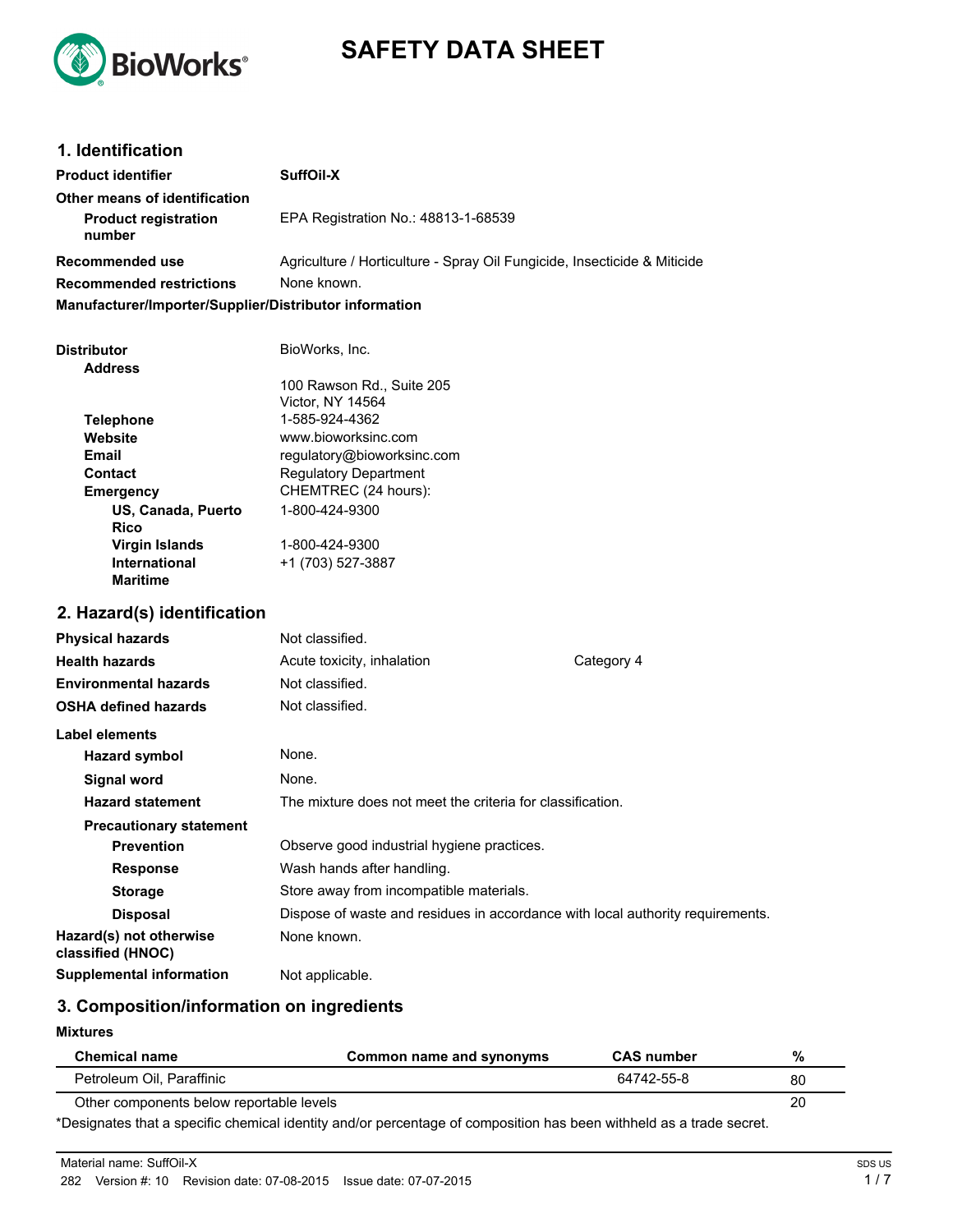## **4. First-aid measures**

| <b>Inhalation</b>                                                            | Move to fresh air. Call a physician if symptoms develop or persist.                                                 |  |
|------------------------------------------------------------------------------|---------------------------------------------------------------------------------------------------------------------|--|
| <b>Skin contact</b>                                                          | Wash off with soap and water. Get medical attention if irritation develops and persists.                            |  |
| Eye contact                                                                  | Rinse with water. Get medical attention if irritation develops and persists.                                        |  |
| Ingestion                                                                    | Rinse mouth. Get medical attention if symptoms occur.                                                               |  |
| <b>Most important</b><br>symptoms/effects, acute and<br>delayed              | Direct contact with eyes may cause temporary irritation.                                                            |  |
| Indication of immediate<br>medical attention and special<br>treatment needed | Treat symptomatically.                                                                                              |  |
| <b>General information</b>                                                   | Ensure that medical personnel are aware of the material(s) involved, and take precautions to<br>protect themselves. |  |

## **5. Fire-fighting measures**

| Suitable extinguishing media                                     | Water fog. Foam. Dry chemical powder. Carbon dioxide (CO2).                                   |
|------------------------------------------------------------------|-----------------------------------------------------------------------------------------------|
| Unsuitable extinguishing<br>media                                | Do not use water jet as an extinguisher, as this will spread the fire.                        |
| Specific hazards arising from<br>the chemical                    | During fire, gases hazardous to health may be formed.                                         |
| Special protective equipment<br>and precautions for firefighters | Self-contained breathing apparatus and full protective clothing must be worn in case of fire. |
| Fire-fighting<br>equipment/instructions                          | Move containers from fire area if you can do so without risk.                                 |
| <b>Specific methods</b>                                          | Move container from fire area if it can be done without risk.                                 |
| <b>General fire hazards</b>                                      | No unusual fire or explosion hazards noted.                                                   |

## **6. Accidental release measures**

| <b>Personal precautions,</b><br>protective equipment and<br>emergency procedures | Keep out of low areas. Keep unnecessary personnel away. Keep people away from and upwind of<br>spill/leak. Do not touch damaged containers or spilled material unless wearing appropriate<br>protective clothing. For personal protection, see section 8 of the SDS.                                                                                                                                                                                                                                                                         |  |
|----------------------------------------------------------------------------------|----------------------------------------------------------------------------------------------------------------------------------------------------------------------------------------------------------------------------------------------------------------------------------------------------------------------------------------------------------------------------------------------------------------------------------------------------------------------------------------------------------------------------------------------|--|
| Methods and materials for<br>containment and cleaning up                         | This product is miscible in water. Stop the flow of material, if this is without risk.<br>Large Spills: Dike the spilled material, where this is possible. Cover with plastic sheet to prevent<br>spreading. Absorb in vermiculite, dry sand or earth and place into containers. Prevent entry into<br>waterways, sewer, basements or confined areas. Following product recovery, flush area with water<br>Small Spills: Wipe up with absorbent material (e.g. cloth, fleece). Clean surface thoroughly to<br>remove residual contamination. |  |
| <b>Environmental precautions</b>                                                 | Never return spills in original containers for re-use. For waste disposal, see section 13 of the SDS.<br>Prevent further leakage or spillage if safe to do so.                                                                                                                                                                                                                                                                                                                                                                               |  |

## **7. Handling and storage**

**Precautions for safe handling** Avoid prolonged exposure. Observe good industrial hygiene practices. **Conditions for safe storage, including any incompatibilities** Store in original tightly closed container. Store away from incompatible materials (see Section 10 of the SDS).

## **8. Exposure controls/personal protection**

#### **Occupational exposure limits**

| US. OSHA Table Z-1 Limits for Air Contaminants (29 CFR 1910.1000) |      |                  |                     |
|-------------------------------------------------------------------|------|------------------|---------------------|
| <b>Components</b>                                                 | Type | Value            | Form                |
| Petroleum Oil, Paraffinic<br>(CAS 64742-55-8)                     | PEL  | $5 \text{ mg/m}$ | Mist.               |
| US. ACGIH Threshold Limit Values                                  |      |                  |                     |
| <b>Components</b>                                                 | Type | Value            | Form                |
| Petroleum Oil, Paraffinic<br>(CAS 64742-55-8)                     | TWA  | $5 \text{ mg/m}$ | Inhalable fraction. |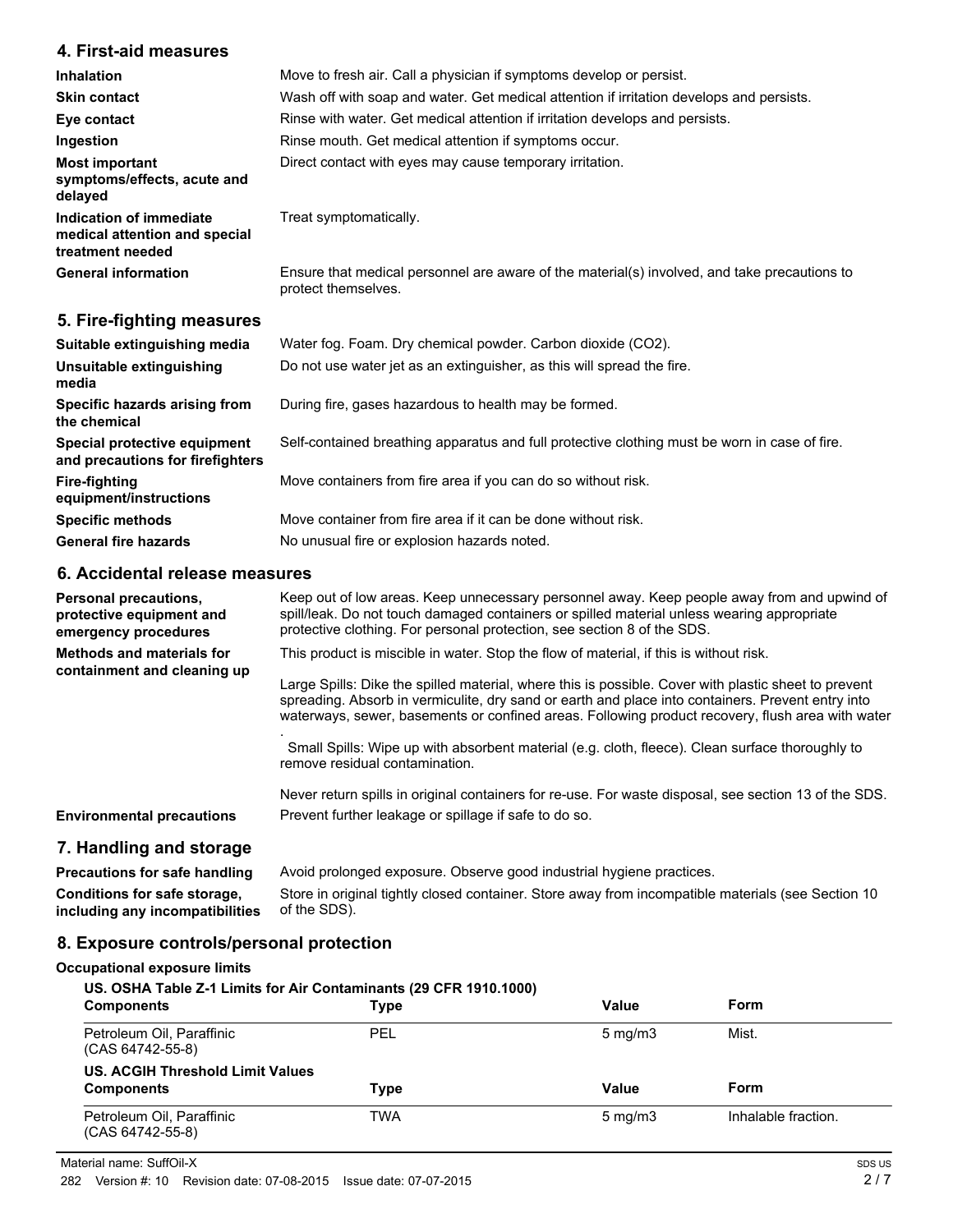## **US. NIOSH: Pocket Guide to Chemical Hazards**

| <b>Components</b>                             | Type                                                                                                                                                                                                                                                                                                                                                                                                   | Value               | Form  |
|-----------------------------------------------|--------------------------------------------------------------------------------------------------------------------------------------------------------------------------------------------------------------------------------------------------------------------------------------------------------------------------------------------------------------------------------------------------------|---------------------|-------|
| Petroleum Oil, Paraffinic<br>(CAS 64742-55-8) | <b>STEL</b>                                                                                                                                                                                                                                                                                                                                                                                            | $10 \text{ mg/m}$   | Mist. |
|                                               | TWA                                                                                                                                                                                                                                                                                                                                                                                                    | $5 \,\mathrm{mg/m}$ | Mist. |
| <b>Biological limit values</b>                | No biological exposure limits noted for the ingredient(s).                                                                                                                                                                                                                                                                                                                                             |                     |       |
| Appropriate engineering<br>controls           | Good general ventilation (typically 10 air changes per hour) should be used. Ventilation rates<br>should be matched to conditions. If applicable, use process enclosures, local exhaust ventilation,<br>or other engineering controls to maintain airborne levels below recommended exposure limits. If<br>exposure limits have not been established, maintain airborne levels to an acceptable level. |                     |       |
|                                               | Individual protection measures, such as personal protective equipment                                                                                                                                                                                                                                                                                                                                  |                     |       |
| <b>Eye/face protection</b>                    | Chemical goggles are recommended. Wear safety glasses with side shields (or goggles).                                                                                                                                                                                                                                                                                                                  |                     |       |
| <b>Skin protection</b>                        |                                                                                                                                                                                                                                                                                                                                                                                                        |                     |       |
| <b>Hand protection</b>                        | Wear protective gloves.                                                                                                                                                                                                                                                                                                                                                                                |                     |       |
| <b>Other</b>                                  | Wear appropriate chemical resistant clothing.                                                                                                                                                                                                                                                                                                                                                          |                     |       |
| <b>Respiratory protection</b>                 | In case of insufficient ventilation, wear suitable respiratory equipment.                                                                                                                                                                                                                                                                                                                              |                     |       |
| <b>Thermal hazards</b>                        | Wear appropriate thermal protective clothing, when necessary.                                                                                                                                                                                                                                                                                                                                          |                     |       |
| <b>General hygiene</b><br>considerations      | Always observe good personal hygiene measures, such as washing after handling the material<br>and before eating, drinking, and/or smoking. Routinely wash work clothing and protective<br>equipment to remove contaminants.                                                                                                                                                                            |                     |       |

## **9. Physical and chemical properties**

| Appearance                                        | Viscous.                     |
|---------------------------------------------------|------------------------------|
| <b>Physical state</b>                             | Liquid.                      |
| Form                                              | Liquid.                      |
| Color                                             | White                        |
| Odor                                              | Ammonia                      |
| <b>Odor threshold</b>                             | Not available.               |
| рH                                                | Not available.               |
| <b>Salt-Out / Crystallization Temp</b>            | Not available.               |
| Melting point/freezing point                      | Not available.               |
| Initial boiling point and boiling                 | 680 °F (360 °C) estimated    |
| range                                             |                              |
| <b>Flash point</b>                                | $>$ 212.0 °F ( $>$ 100.0 °C) |
| <b>Evaporation rate</b>                           | Not available.               |
| Flammability (solid, gas)                         | Not available.               |
| Upper/lower flammability or explosive limits      |                              |
| <b>Flammability limit - lower</b><br>(%)          | Not available.               |
| <b>Flammability limit - upper</b><br>$(\%)$       | Not available.               |
| Explosive limit - lower (%)                       | Not available.               |
| Explosive limit - upper (%)                       | Not available.               |
| Vapor pressure                                    | 0.00001 hPa estimated        |
| <b>Vapor density</b>                              | Not available.               |
| <b>Relative density</b>                           | $0.821 - 0.86$ g/cm3         |
| Solubility(ies)                                   |                              |
| Solubility (water)                                | Dispersable                  |
| <b>Partition coefficient</b><br>(n-octanol/water) | Not available.               |
| <b>Auto-ignition temperature</b>                  | 500 °F (260 °C) estimated    |
| <b>Decomposition temperature</b>                  | Not available.               |
| <b>Viscosity</b>                                  | 12793.94 cP @ 20 degrees C   |
|                                                   |                              |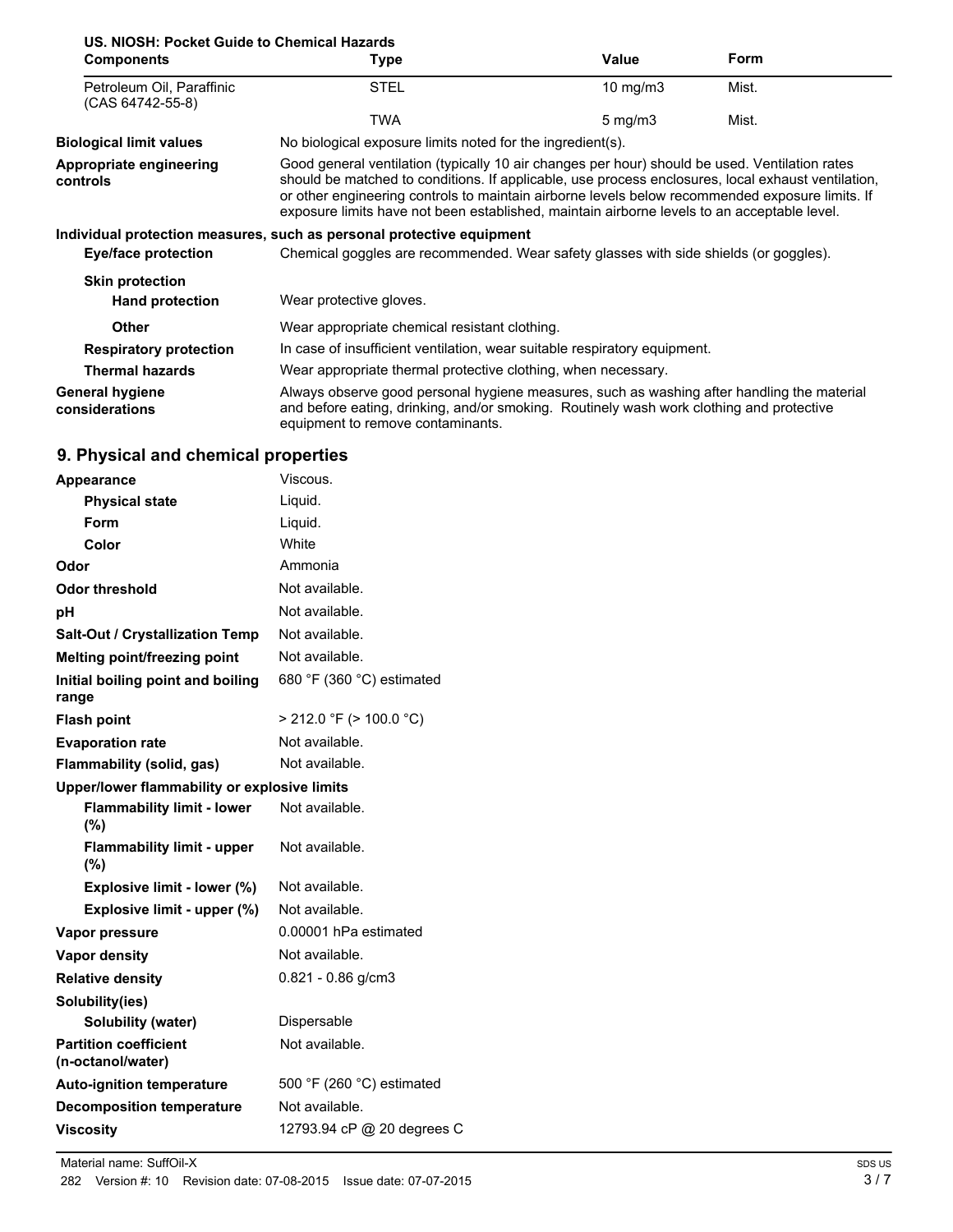#### 7024.91 cP @ 40 degrees C

| <b>Other information</b>  |                            |
|---------------------------|----------------------------|
| <b>Flammability class</b> | Combustible IIIB estimated |
| <b>Percent volatile</b>   | 20 % estimated             |
| pH in aqueous solution    | 7 - 9 (1% dilution)        |
| Pounds per gallon         | 6.85 - 7.17 lb/gal Typical |
| <b>Specific gravity</b>   | $0.82 - 0.86$              |
|                           |                            |

## **10. Stability and reactivity**

| <b>Reactivity</b>                            | The product is stable and non-reactive under normal conditions of use, storage and transport. |  |
|----------------------------------------------|-----------------------------------------------------------------------------------------------|--|
| <b>Chemical stability</b>                    | Material is stable under normal conditions.                                                   |  |
| <b>Possibility of hazardous</b><br>reactions | No dangerous reaction known under conditions of normal use.                                   |  |
| <b>Conditions to avoid</b>                   | Avoid temperatures exceeding the flash point.                                                 |  |
| Incompatible materials                       | Strong oxidizing agents.                                                                      |  |
| <b>Hazardous decomposition</b><br>products   | No hazardous decomposition products are known.                                                |  |

## **11. Toxicological information**

#### **Information on likely routes of exposure**

| Ingestion                                                                          | Based on available data, the classification criteria are not met.                            |  |
|------------------------------------------------------------------------------------|----------------------------------------------------------------------------------------------|--|
| <b>Inhalation</b>                                                                  | Prolonged inhalation may be harmful. Due to lack of data the classification is not possible. |  |
| <b>Skin contact</b>                                                                | Due to lack of data the classification is not possible.                                      |  |
| Eye contact                                                                        | Due to lack of data the classification is not possible.                                      |  |
| Symptoms related to the<br>physical, chemical and<br>toxicological characteristics | Direct contact with eyes may cause temporary irritation.                                     |  |

#### **Information on toxicological effects**

**Acute toxicity**

| <b>Product</b>                        | <b>Species</b> | <b>Test Results</b>               |
|---------------------------------------|----------------|-----------------------------------|
| SuffOil-X (CAS Mixture)               |                |                                   |
| <b>Acute</b><br>Dermal<br><b>LC50</b> | Rat            | > 2000 mg/kg                      |
| Inhalation<br>LC50                    | Rat            | > 2.06 mg/l, 4 hours No mortality |
| Oral<br>LD50                          | Rat            | > 5000 mg/kg                      |

\* Estimates for product may be based on additional component data not shown.

| <b>Skin corrosion/irritation</b>                                      | Due to lack of data the classification is not possible.                                                             |                               |  |
|-----------------------------------------------------------------------|---------------------------------------------------------------------------------------------------------------------|-------------------------------|--|
| Serious eye damage/eye<br>irritation                                  | Due to lack of data the classification is not possible.                                                             |                               |  |
| Respiratory or skin sensitization                                     |                                                                                                                     |                               |  |
| <b>Respiratory sensitization</b>                                      | Due to lack of data the classification is not possible.                                                             |                               |  |
| <b>Skin sensitization</b>                                             | Due to lack of data the classification is not possible.                                                             |                               |  |
| Germ cell mutagenicity                                                | No data available to indicate product or any components present at greater than 0.1% are<br>mutagenic or genotoxic. |                               |  |
| Carcinogenicity                                                       | Due to lack of data the classification is not possible.                                                             |                               |  |
| <b>OSHA Specifically Requiated Substances (29 CFR 1910.1001-1050)</b> |                                                                                                                     |                               |  |
| Not listed.                                                           |                                                                                                                     |                               |  |
| US. National Toxicology Program (NTP) Report on Carcinogens           |                                                                                                                     |                               |  |
| Petroleum Oil, Paraffinic (CAS 64742-55-8)                            |                                                                                                                     | Known To Be Human Carcinogen. |  |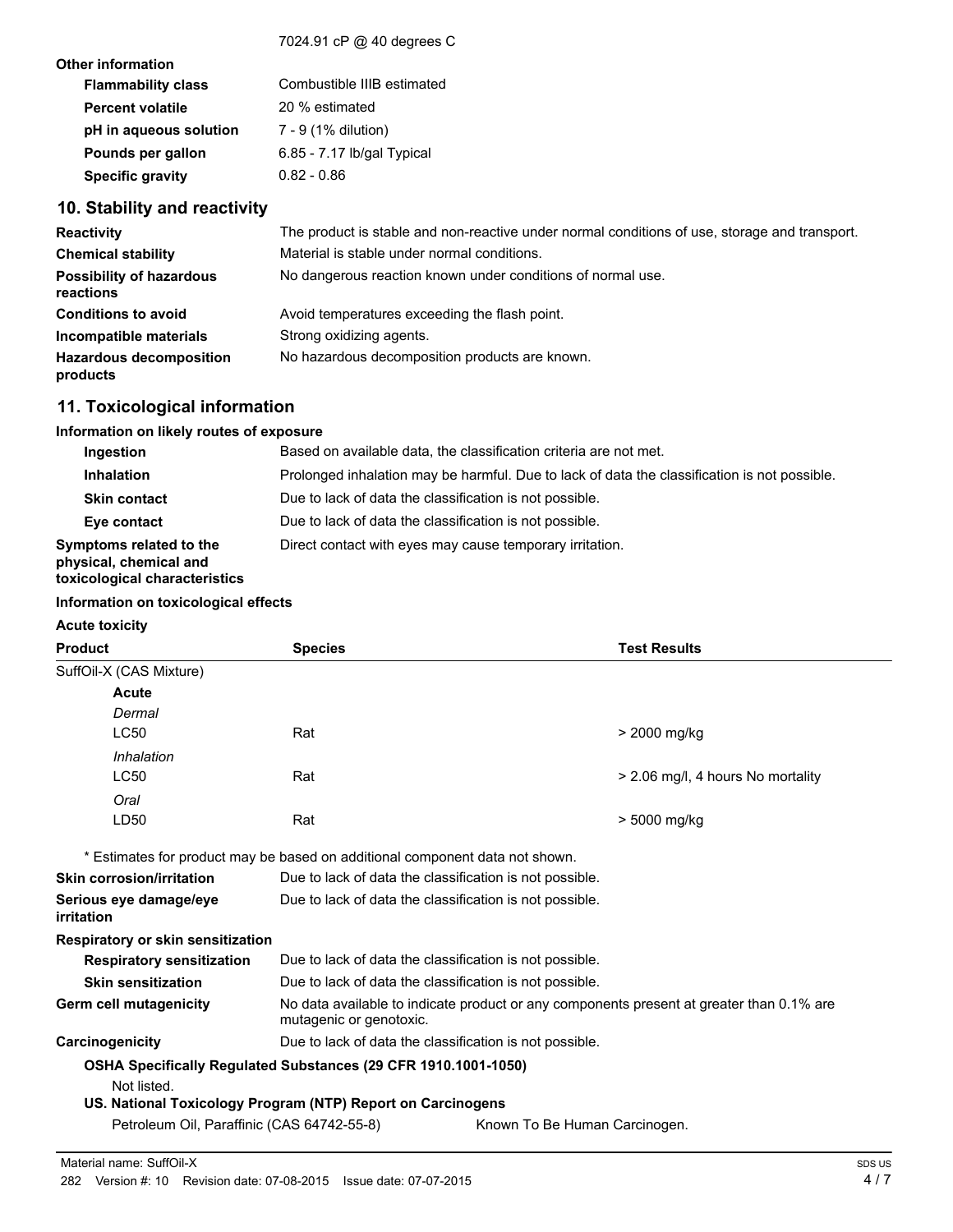| <b>Reproductive toxicity</b>                          | Due to lack of data the classification is not possible.   |
|-------------------------------------------------------|-----------------------------------------------------------|
| Specific target organ toxicity -<br>single exposure   | Due to lack of data the classification is not possible.   |
| Specific target organ toxicity -<br>repeated exposure | Due to lack of data the classification is not possible.   |
| <b>Aspiration hazard</b>                              | Due to lack of data the classification is not possible.   |
| <b>Chronic effects</b>                                | Prolonged inhalation may be harmful.                      |
| <b>Further information</b>                            | This product has no known adverse effect on human health. |

## **12. Ecological information**

| <b>Ecotoxicity</b>                   | The product is not classified as environmentally hazardous. However, this does not exclude the<br>possibility that large or frequent spills can have a harmful or damaging effect on the environment. |
|--------------------------------------|-------------------------------------------------------------------------------------------------------------------------------------------------------------------------------------------------------|
| <b>Persistence and degradability</b> | No data is available on the degradability of this product.                                                                                                                                            |
| <b>Bioaccumulative potential</b>     | Not available.                                                                                                                                                                                        |
| Mobility in soil                     | Not available.                                                                                                                                                                                        |
| Other adverse effects                | No other adverse environmental effects (e.g. ozone depletion, photochemical ozone creation<br>potential, endocrine disruption, global warming potential) are expected from this component.            |

## **13. Disposal considerations**

| <b>Disposal instructions</b>             | Collect and reclaim or dispose in sealed containers at licensed waste disposal site.                                                                                                                                   |
|------------------------------------------|------------------------------------------------------------------------------------------------------------------------------------------------------------------------------------------------------------------------|
| Hazardous waste code                     | The waste code should be assigned in discussion between the user, the producer and the waste<br>disposal company.                                                                                                      |
| Waste from residues / unused<br>products | Dispose of in accordance with local regulations. Empty containers or liners may retain some<br>product residues. This material and its container must be disposed of in a safe manner (see:<br>Disposal instructions). |
| Contaminated packaging                   | Empty containers should be taken to an approved waste handling site for recycling or disposal.<br>Since emptied containers may retain product residue, follow label warnings even after container is<br>emptied.       |

## **14. Transport information**

**DOT**

Not regulated as dangerous goods.

## **IATA**

Not regulated as dangerous goods.

#### **IMDG**

Not regulated as dangerous goods.

## **15. Regulatory information**

#### **US federal regulations**

**TSCA Section 12(b) Export Notification (40 CFR 707, Subpt. D)**

Not regulated.

**CERCLA Hazardous Substance List (40 CFR 302.4)**

Not listed.

**SARA 304 Emergency release notification**

```
Not regulated.
```
**OSHA Specifically Regulated Substances (29 CFR 1910.1001-1050)**

```
Not listed.
```
#### **Superfund Amendments and Reauthorization Act of 1986 (SARA)**

| <b>Hazard categories</b> | Immediate Hazard - Yes |
|--------------------------|------------------------|
|                          | Delayed Hazard - No    |
|                          | Fire Hazard - No       |
|                          | Pressure Hazard - No   |
|                          | Reactivity Hazard - No |
|                          |                        |

## **SARA 302 Extremely hazardous substance** Not listed.

#### **SARA 311/312 Hazardous chemical** No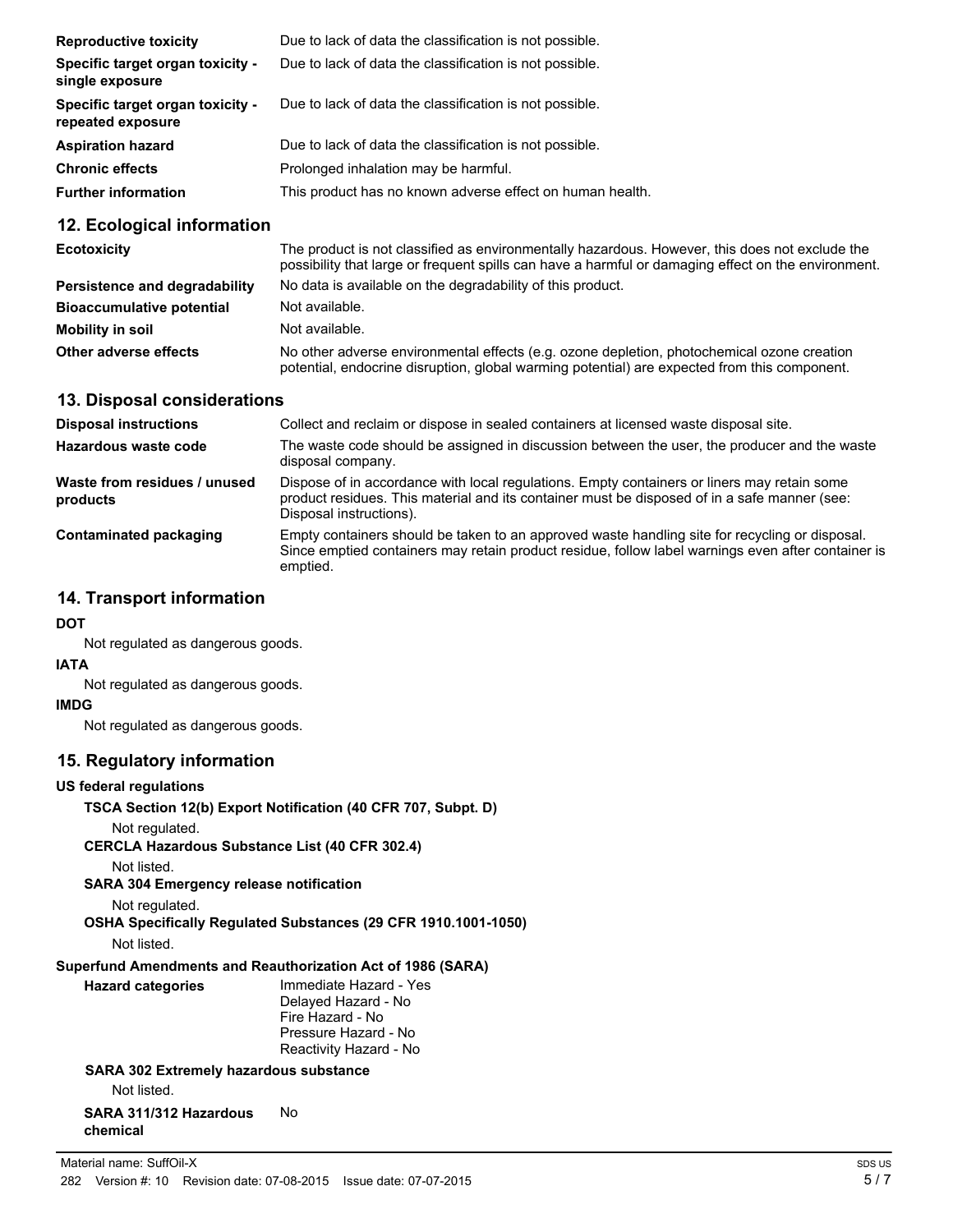## **SARA 313 (TRI reporting)**

Not regulated.

#### **Other federal regulations**

**Clean Air Act (CAA) Section 112 Hazardous Air Pollutants (HAPs) List**

Not regulated.

| Not regulated.                           | Clean Air Act (CAA) Section 112(r) Accidental Release Prevention (40 CFR 68.130)                                                                                                                                                                                                                                                                                                                                                                                    |
|------------------------------------------|---------------------------------------------------------------------------------------------------------------------------------------------------------------------------------------------------------------------------------------------------------------------------------------------------------------------------------------------------------------------------------------------------------------------------------------------------------------------|
| <b>Safe Drinking Water Act</b><br>(SDWA) | Not regulated.                                                                                                                                                                                                                                                                                                                                                                                                                                                      |
| <b>FIFRA Information</b>                 | EPA Registration Number: 48813-1<br>This chemical is a pesticide product registered by the Environmental Protection Agency and is<br>subject to certain labeling requirements under federal pesticide law. These requirements differ<br>from the classification criteria and hazard information required for safety data sheets, and for<br>workplace labels of non-pesticide chemicals. Following is the hazard information as required on<br>the pesticide label: |
| <b>Hazard statement</b>                  | <b>CAUTION</b><br>Harmful if absorbed through skin.<br>Avoid contact with eyes, skin, or clothing.<br>Prolonged or frequently repeated skin contact may cause allergic reactions in some individuals.                                                                                                                                                                                                                                                               |

#### **US state regulations**

#### **US. Massachusetts RTK - Substance List**

Petroleum Oil, Paraffinic (CAS 64742-55-8)

**US. New Jersey Worker and Community Right-to-Know Act**

Not listed.

## **US. Pennsylvania Worker and Community Right-to-Know Law**

Petroleum Oil, Paraffinic (CAS 64742-55-8)

**US. Rhode Island RTK**

Not regulated.

#### **US. California Proposition 65**

California Safe Drinking Water and Toxic Enforcement Act of 1986 (Proposition 65): This material is not known to contain any chemicals currently listed as carcinogens or reproductive toxins.

#### **International Inventories**

| Country(s) or region        | Inventory name                                                            | On inventory (yes/no)* |
|-----------------------------|---------------------------------------------------------------------------|------------------------|
| Australia                   | Australian Inventory of Chemical Substances (AICS)                        | Yes                    |
| Canada                      | Domestic Substances List (DSL)                                            | Yes                    |
| Canada                      | Non-Domestic Substances List (NDSL)                                       | No                     |
| China                       | Inventory of Existing Chemical Substances in China (IECSC)                | Yes                    |
| Europe                      | European Inventory of Existing Commercial Chemical<br>Substances (EINECS) | Yes                    |
| Europe                      | European List of Notified Chemical Substances (ELINCS)                    | No                     |
| Japan                       | Inventory of Existing and New Chemical Substances (ENCS)                  | No                     |
| Korea                       | Existing Chemicals List (ECL)                                             | Yes                    |
| New Zealand                 | New Zealand Inventory                                                     | Yes                    |
| Philippines                 | Philippine Inventory of Chemicals and Chemical Substances<br>(PICCS)      | Yes                    |
| United States & Puerto Rico | Toxic Substances Control Act (TSCA) Inventory                             | Yes                    |

\*A "Yes" indicates that all components of this product comply with the inventory requirements administered by the governing country(s) A "No" indicates that one or more components of the product are not listed or exempt from listing on the inventory administered by the governing country(s).

## **16. Other information, including date of preparation or last revision**

| Issue date           | 07-07-2015 |
|----------------------|------------|
| <b>Revision date</b> | 07-08-2015 |
| <b>Version</b> #     | 10         |